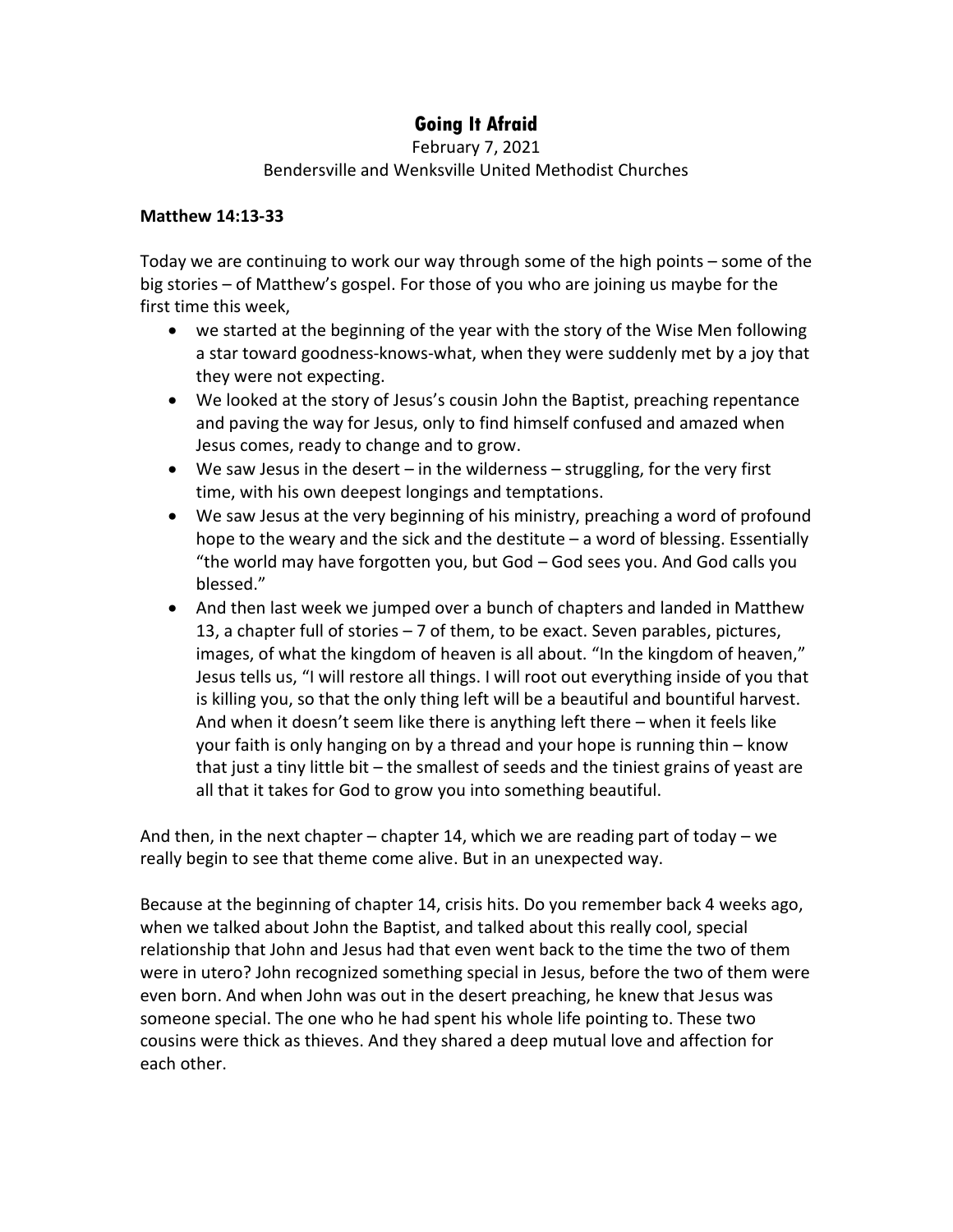So here at the beginning of chapter 14, we see a nightmare unfolding. A juicy, scandalous nightmare. It actually has the makings of a wildly-successful 1<sup>st</sup> century TV drama. Here's what's going on. King Herod had the hots for his sister-in-law, his brother's wife. And she had the hots for him. But John the Baptist stepped in and said, "no, Herod, you can't have her. She's off-limits. She's married. *To your brother*."

Well, the king didn't like this, and so he got mad and threw John the Baptist in prison. No sooner had he done this than he lost interest in his sister-in-law but then became infatuated with his niece – his brother and sister-in-law's daughter – when she got all dolled up at a party and danced provocatively for him. He decided that he wanted to give his beautiful niece a lavish gift – anything she wanted. So she and her mother (who was still mad that John the Baptist wouldn't let her have her brother-in-law the king)  $$ she and her mother colluded together to ask King Herod for John the Baptist's head on a platter. And he obliged.

So the disciples got word about what had happened, and they came and took John's body and gave it a proper burial. And then they had the horrible task of breaking the awful news to Jesus, that his favorite and closest cousin was dead.

Understandably, Jesus was crushed. He had been on a roll, telling one story after another, after another; spelling out for the people the amazing beauties of the kingdom of God; but when he gets this news, he is dumbstruck. He has no words left to speak. And in his grief, he does what so many of us do when we are grieving: He withdrew to spend some time by himself. To be alone with his sadness and pain. To take care of himself during this tender and grief-stricken time – because when we are grieving there usually isn't a whole lot of space or energy for anybody else. That was the case for Jesus too. He needed a little bit of time alone, so that he could catch his breath and shed some tears.

But unfortunately for him, the crowds of people just won't leave him alone. They follow him. They press in on him. They need more from him. They want more stories. More assurance. More of him. And there is just no more of him to give, at least not right now.

But because he is Jesus, full of compassion, he sets his own grief on the shelf just for a little while so that he can heal the sick who come to him.

By this point, the disciples have pretty-much reached their own limit too. It's been an exhausting day. They spent all morning trying to understand the intricacies of Jesus' teachings, getting more and more confused by the minute, and when they finally got a break they had to go bury a body and break the news to their teacher that his cousin had died. They are worried about Jesus. And they are exhausted, and ready to call it a night, and they think Jesus needs to call it a night too because as bad has their day has been, his has been even worse.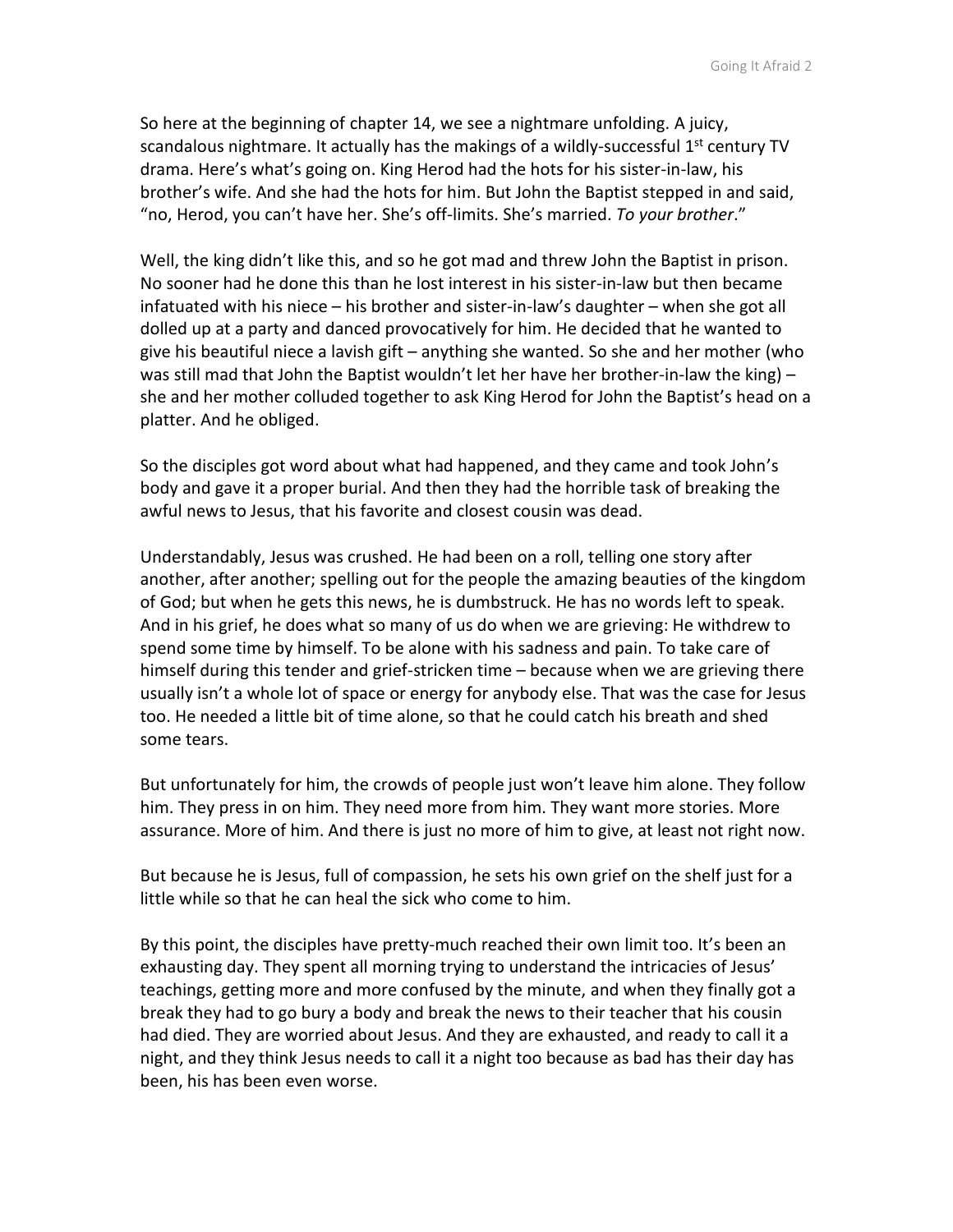So they approach him and say, "it's getting late, Jesus. The people are hungry. Don't you think it's about time to wrap it up? Let the people go, so that they can get some food." And they don't say this, but I'm sure they are thinking "and so that you and we can get some much-needed peace and quiet."

And Jesus looks at them and asks them "what do you have?"

"We've got nothing, Jesus. Just five loaves and two fish. Not enough to feed the thousands of people who are here."

I don't think they were just talking about food, though. And I don't think Jesus was either.

"We've got nothin'."

We're tired. Worn out. At the end of our rope. We've got nothin'.

"Perfect," Jesus tells them. "*Nothing*, is what the Heavenly Father works best with." In the beginning, when there was nothing but a formless void, it was out of nothing that God spoke everything.

It was out of nothing but dust, that God breathed human life into existence. God can work with nothing.

And from this nothing, not only was there enough to go around – but there was food left over. Not only did God provide when neither Jesus nor the disciples had much to give – but God provided *abundantly*. In the midst of the "valley of the shadow of death," "my cup runneth over."

Now, this would've been a great place to end the day. But the day wasn't over yet. Jesus finally dismisses the crowds, and finally decides that he can take that much-needed time to be by himself. It's getting dark by this point, and so he sends the disciples on ahead in the boat, and he climbs partway up the mountain to pray, and to be alone, and probably to have that good, long cry that he's been putting off for the last several hours. But while he is up there, he is interrupted yet again. This time, not by crowds of people, but by a thunderstorm. And if there is one place you really do not want to be in the middle of a thunderstorm, it is on a mountain. So he comes back down and sees the disciples in the boat most of the way across the lake, but the disciples are having a hard time because the waves and the wind and the torrential rainstorm are just too much for that little boat.

Talk about a bad day for the disciples. They have gone from confused, to shocked, to sad, to exhausted, and now, to terrified. This day. Just. Will. Not. End.

And to top it all off, as if a storm wasn't enough, they see in the distance something that looks like a ghost. Of course, it must be a ghost. That would be the perfect ending to this terrible, horrible, no-good, very-bad day.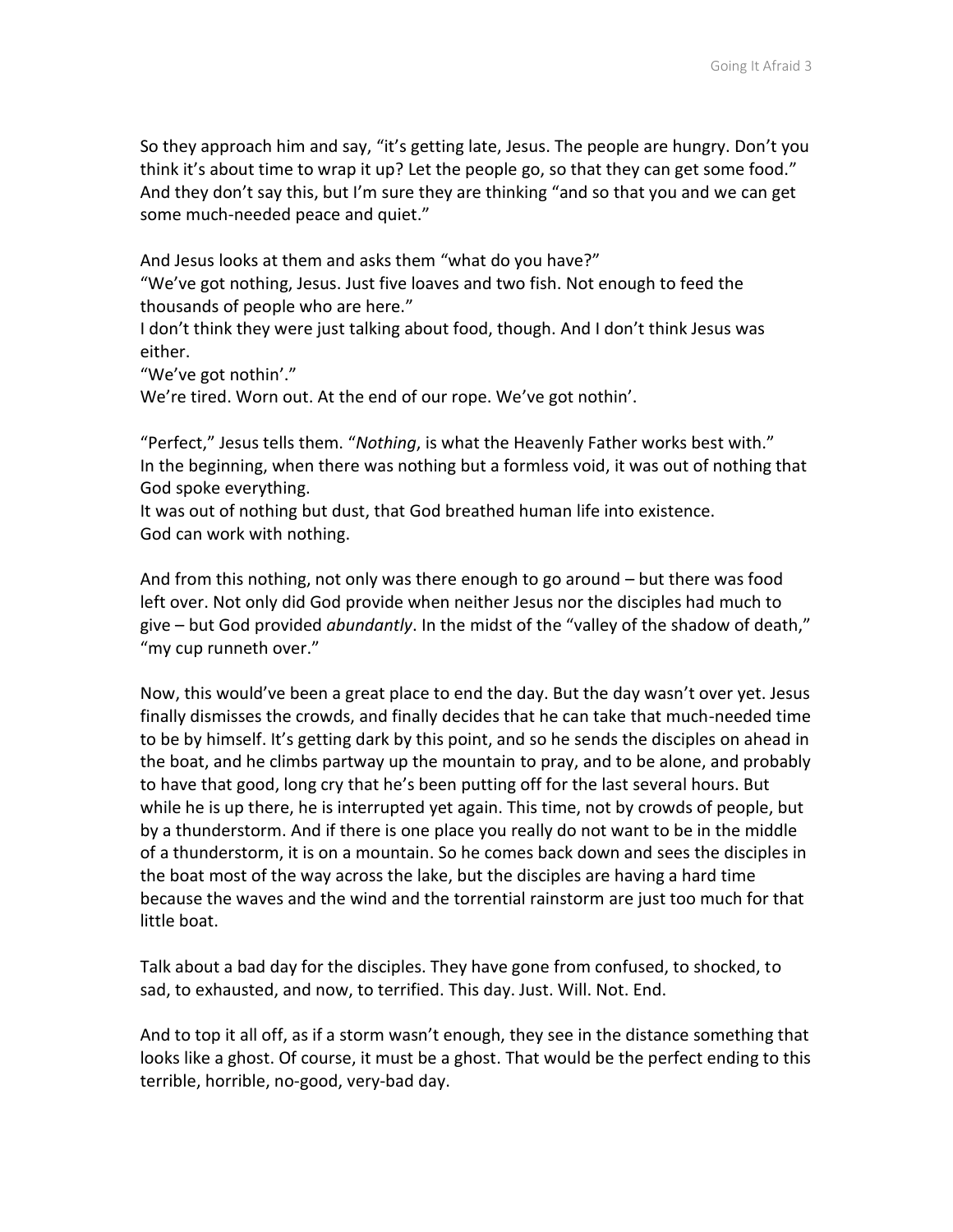But as we know, because we have read the rest of the story, it is not a ghost at all. It is Jesus, showing up. Showing up in the middle of his own terrible, horrible, no-good, verybad day. Showing up in his own valley of the shadow of death. And despite his own pain, his own grief, his own sadness, his own frustration at being interrupted over and over and over again, he does the impossible. He walks across the water to the disciples. He meets them in their fear, he climbs into the boat where they are, and he calms the raging seas. Because when it comes to Jesus, even on his worst day when it seems like he should have nothing left to give he sees the crowds and their longings; he sees the disciples and their fears and what spills out is radical, untethered compassion. He meets the needs of those who need him the most. He feeds the hungry, and heals the sick, and even reaches down and pulls a flailing and panicking and too-big-for-his-britches Peter up out of the water.

God has taken a day of "I've got nothin'" and turned it into a day of grace without limits. A day of overflowing love and powerful miracles. God has taken the "dark and formless void" of the disciples' souls and said "let there be light." God has said "in the middle of your 'I've got nothing,' is my 'I've got everything.'" And it is in this space, when we realize that we have reached the end of ourselves and the end of our own capacity to know what comes next or what to do or how even to take the next breath, this is when God's hand reaches in and multiplies loaves and fishes and calms the raging seas. When God says "I've gotcha covered. Now *you* give the crowds something to eat. And you, step out of the boat."

On your terrible, horrible, no-good, very-bad day; in this terrible, horrible, no-good, very-bad year; when you are tired and confused and scared and frustrated and sad and grieving and you're ready to throw in the towel or just go curl up in bed with a blanket over your head until the craziness of the world is over, that's when God says "nope. You don't get to do that. I *know* it is hard right now. I *know* this is the day that won't end, or the year that won't end, or the nightmare that won't end. I know that you feel like you've got nothing left. No more patience; no more wisdom; no more strength.

"But what that means now is that you can finally stop relying on yourself. Now that you've got nothing left, all that is left is to rely on me. To place your "nothing" into my hands so that I can turn that nothing into a miracle that *you* get to have a part in. When you've got nothing, through my strength your loaves and your fishes will feed a multitude. When you've got nothing, by my grace you will walk on water. When you have nothing left, you will discover a strength that you didn't know you had. Because it is no longer your strength alone – but mine."

Friends, we have been through a long journey in these last 11 months. And although there are so many glimmers of hope – that maybe – just maybe – this day might end and life may be moving in the direction of back to normal again (whatever that means), we